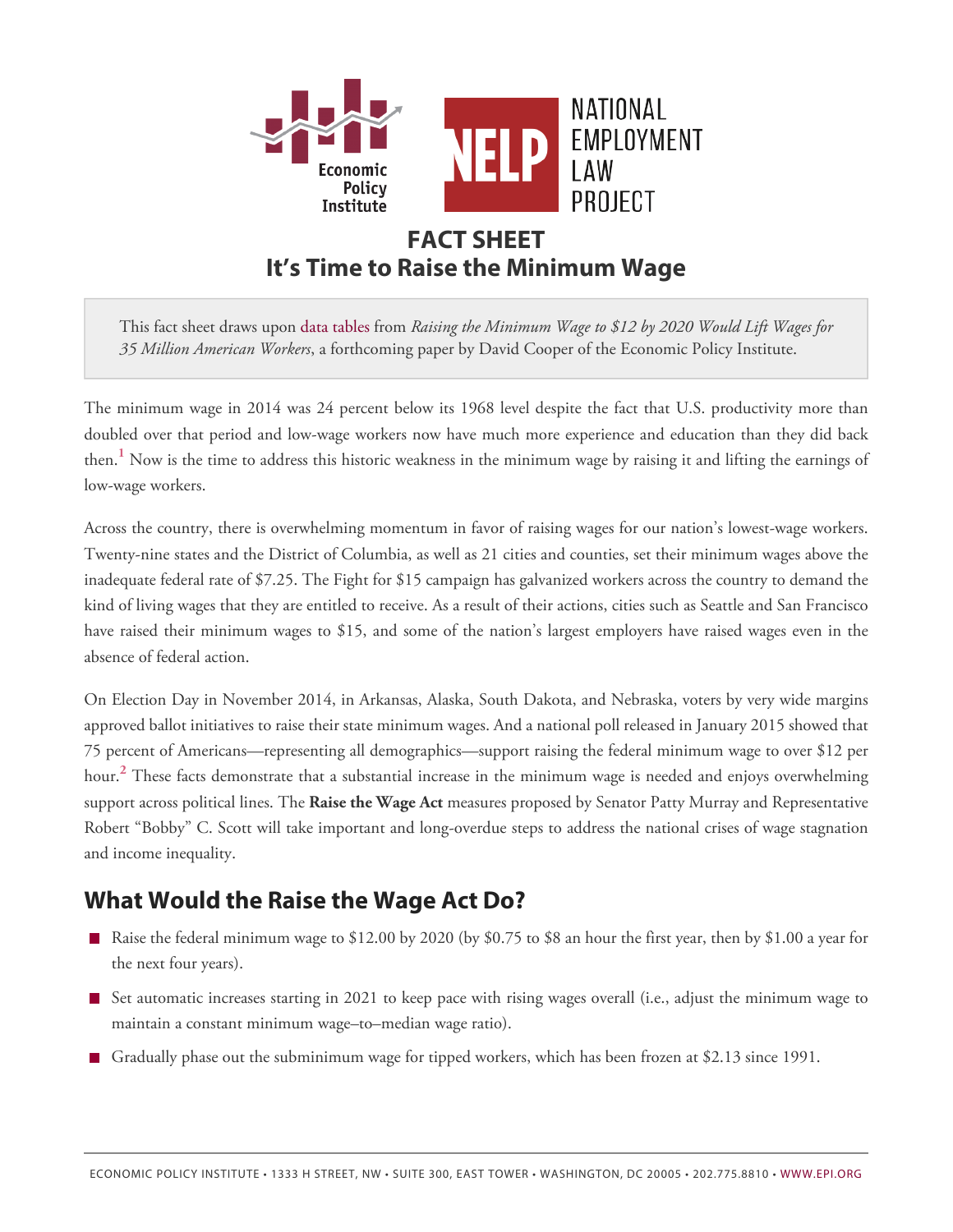## **Who Will Benefit from The Raise the Wage Act?**

- $\Box$  35 million workers (more than one in four)
- 30 percent of wage-earning women (which equals 19.6 million women)
- 35 percent of African American workers
- 38 percent of Hispanic workers
- 15.5 million working men
- Adults: 89 percent of affected workers are 20 years old or older
- Parents: 27.7 percent of affected workers have children
- Lower-income families: Half of affected workers have total family incomes of less than \$40,000 a year
- College-educated workers: 45 percent of affected workers have at least some college experience  $\mathcal{L}_{\mathcal{A}}$
- Children: 17.5 million children (23 percent of all U.S. children) have at least one parent who will get a raise  $\mathcal{L}_{\mathcal{A}}$

#### **Why \$12?**

- **An increase of the federal minimum wage to \$12.00 would provide raises for 35 million workers (directly or indirectly through ripple effects)—more than a quarter of the workforce—in an era of stagnant wages.**
- **An increase to \$12.00 would pump billions of dollars into the U.S. economy, benefiting Main Street businesses:** Workers who are both directly and indirectly affected by this bill would see nearly \$80 billion in increased earnings over the next five years. Because low-wage workers tend to spend increased earnings locally on basic needs, this will benefit Main Street businesses that rely on consumer spending.
- **An increase to \$12.00 would restore the federal minimum wage's historic value:** \$12.00 in 2020 would equal a modest 10 percent increase from the federal minimum wage at its peak value in 1968, based on the Bureau of Labor Statistics' most commonly used measure of inflation and Congressional Budget Office inflation projections. A 10 percent raise is modest, indeed, given that today's low-wage workers are older, better educated, and more productive than their counterparts in 1968.
- **A \$12.00 wage in 2020 is economically sustainable:** This proposal will restore the minimum wage to its relation to (its value relative to) a typical worker's wage when the minimum wage was at its strongest, back in 1968 when the national unemployment rate was below 4 percent.
- **Annual increases under this proposal are in line with past federal minimum wage increases, in percentage terms:** Raising the minimum wage to \$12.00 over five years represents average annual increases of 10.6 percent. The average of all increases since 1961 is 11.7 percent a year.

# **Why Set One Fair Wage for Tipped Workers?**

**Eliminating the subminimum wage will reduce poverty, particularly for women workers:** In states that have a subminimum wage for tipped workers, two-thirds of whom are women, these workers are twice as likely to live in poverty than the non-tipped workforce. Conversely, in states that don't have a subminimum wage for tipped